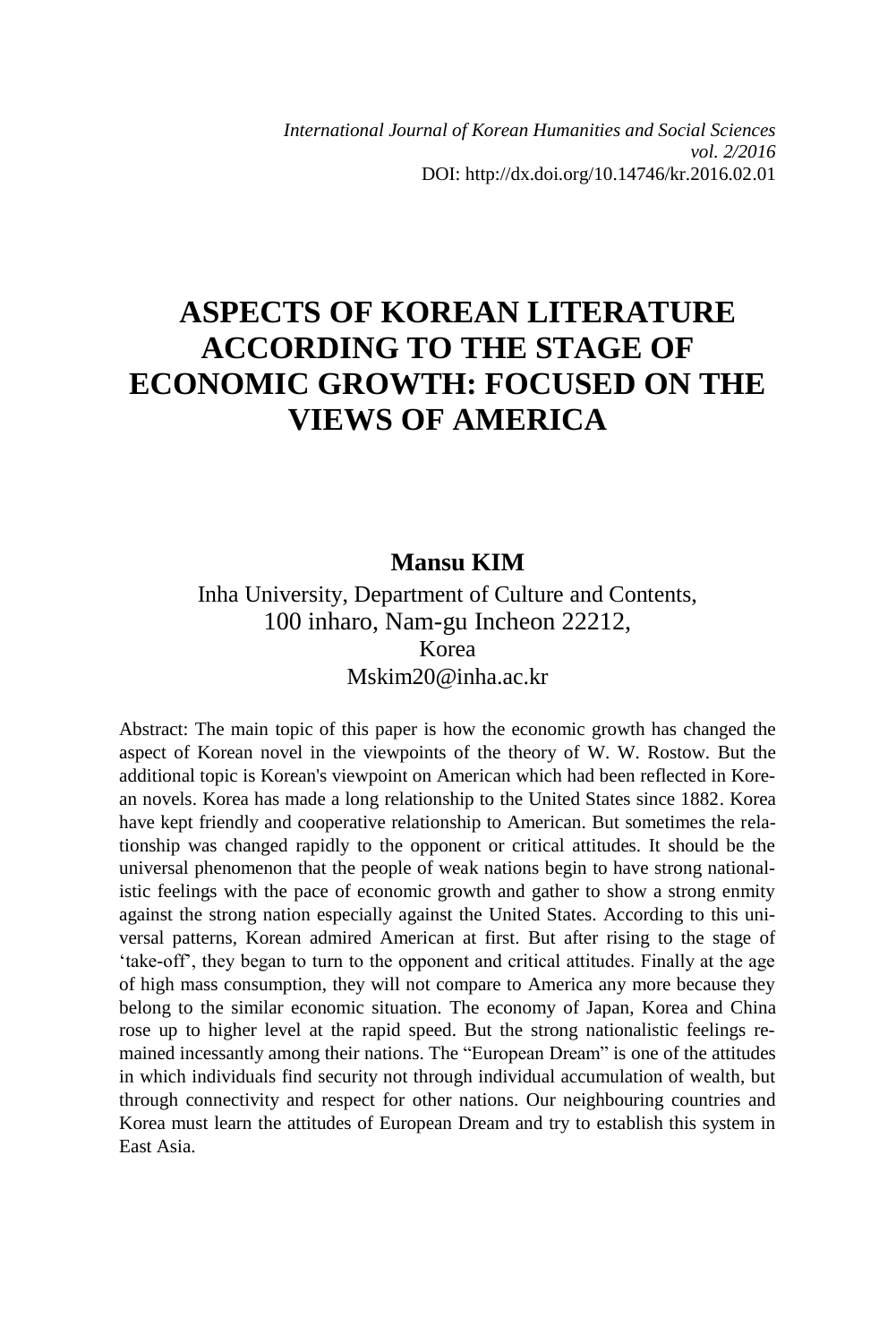**Keywords**: stage of economic growth, Rostow, take-off, nationalism, age of high mass consumption, European dream

### 경제발전 단계에 따른 한국문학의 양상들: 미국에 대한 관점을 중심으로

개략: 본고는 경제발전 단계에 대한 로스토우의 관점을 통해 경제발전이 어떻게 한국소설의 변화와 연결되는지 고찰하고자 한다. 본고는 논의의 집중을 위하여 미국에 대한 한국인의 태도 변화를 중심으로 다루었다. 한국은 1982 년 한미수교 이후 130 여년간 미국과 직접, 간접적인 관계를 맺어왔다. 이러한 긴 역사 속에서 한국은 미국에 대해 대부분 우호적, 협조적인 자세를 보이지만, 어떤 역사적 상황에서는 대립적, 비판적 태도를 보이기도 했다. 특히 민족주의적 감정이 고조되는 시점에서는 미국에 대해 비판적인 관점을 유지하는데, 이러한 태도는 사실 한국에만 국한된 것이 아니라 경제발전 단계에서 겪는 보편적인 경험이라고 볼 수도 있다. 초기의 한국은 미국에 대해 선망의 시선을 보이지만, 민족주의가 고조되는 '도약'의 단계에서는 미국에 대해 경쟁적, 비판적 관점을 보이기도 하며, 대량소비사회로 진입하는 1990 년 이후에는 미국에 대한 특정한 시각보다는 자본주의 일반에 대한 비판으로 변화되는 양상을 확인할 수 있다. 일본, 한국, 중국은 이웃나라이면서 급속하게 민족주의 단계에서 대량소비사회로 넘어가는 길목에 놓여 있는 나라들이다. 본고에서는 이들이 편협한 민족주의 감정에서 벗어나는 길이 평화와 공존을 제시하고자 하는 유러피언 드림을 아시아에서 실천하는 길이라는 관점을 제시했다.

키워드 : 경제발전 단계, 로스토우, 도약, 민족주의, 대량소비사회, 유러피언 드림

#### **WYBRANE ASPEKTY LITERATURY KOREAŃSKIEJ W ŚWIETLE ETAPÓW WZROSTU GOSPODARCZEGO: NA PRZYKŁADZIE AMERYKI**

Abstrakt: Artykuł ma na celu przeanalizowanie wpływu wzrostu gospodarczego na ewolucję powieści koreańskiej w świetle teorii W. W. Rostowa. Koncentruje się na wizerunku Ameryki ukazanej oczami Koreańczyków. Początki stosunków Korei Południowej z USA datowane są na 1882 rok. W większości przypadków stosunki te były przyjacielskie, jednakże odnotowywano także podejścia krytyczne i mniej przychylne. Jest to typowe dla poszczególnych stadiów rozwoju gospodarczego. Obywatele państw słabszych gospodarczo często przejawiają silne postawy nacjonalistyczne w stosunku do krajów silniejszych, takich jak USA. Podobnie było z Koreą. Początkowo Koreańczycy podziwiali USA, ale z czasem zaczęli widzieć wady amerykańskiego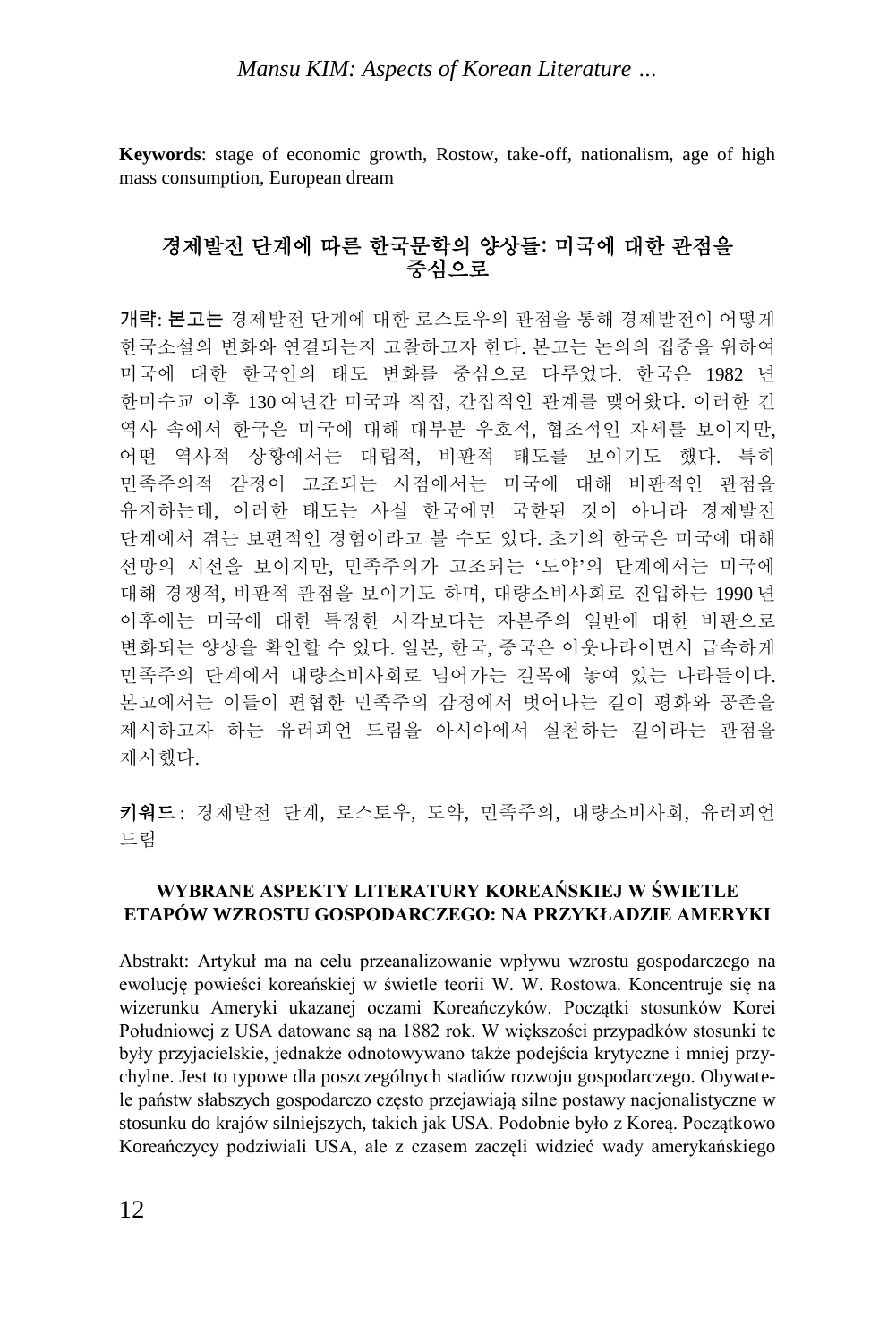### *International Journal of Korean Humanities and Social Sciences*

modelu, co przełożyło się na coraz mniejsze i rzadsze porównywanie się do społeczeństwa amerykańskiego w obecnych czasach masowej komunikacji i społeczeństwa konsumpcyjnego. Jest to spowodowane upodobnieniem się sytuacji ekonomicznej w obu krajach. Mimo, że gospodarki Japonii, Korei i Chin szybko się rozwinęły, postawy krytyczne nie zanikły. Rozwiązaniem jest tzw. europejski sen, czyli postawa, w której jednostki znajdują poczucie bezpieczeństwa nie w gromadzeniu dóbr materialnych, lecz w budowaniu poczucia więzi i szacunku dla innych narodów. Autor postuluje, by w Azji nauczać podejścia tzw. europejskiego snu w stosunku do sąsiadujących państw.

**Słowa kluczowe:** etapy rozwoju ekonomicznego, Rostow, start, nacjonalizm, era zaawansowanej konsumpcji masowej, *europejski sen*

# 1. Preface

In 1960 W. W. Rostow published <The Stages of Economic Growth: a Non-Communist Manifesto>, which proposed the Rostovian take-off model of economic growth, one of the major historical models of economic growth, which argues that economic modernization occurs in five basic stages of varying length: traditional society, preconditions for take-off, take-off, drive to maturity, and age of high mass consumption. (Rostow 1960; 4-16)

It became one of the most important concepts in the theory of modernization and social evolutionism in Korea. The elite groups who led the economic development in South Korea served him as if he were a kind of Messiah. In addition, they inserted his theory into textbooks for children. He didn't mention the Korean economy directly, but according to his model, the Korean economic stages are thought to be divided as shown in the table below.

| traditional<br>society        | $-1894$       | Chosun Dynasty, Gabo Reformation,<br>Donghak Peasant Revolution (1894).                         |
|-------------------------------|---------------|-------------------------------------------------------------------------------------------------|
| preconditions<br>for take-off | 1894-<br>1960 | Colony under the Japanese occupation<br>$(1910-1945),$<br>Independent but divided nation (1948- |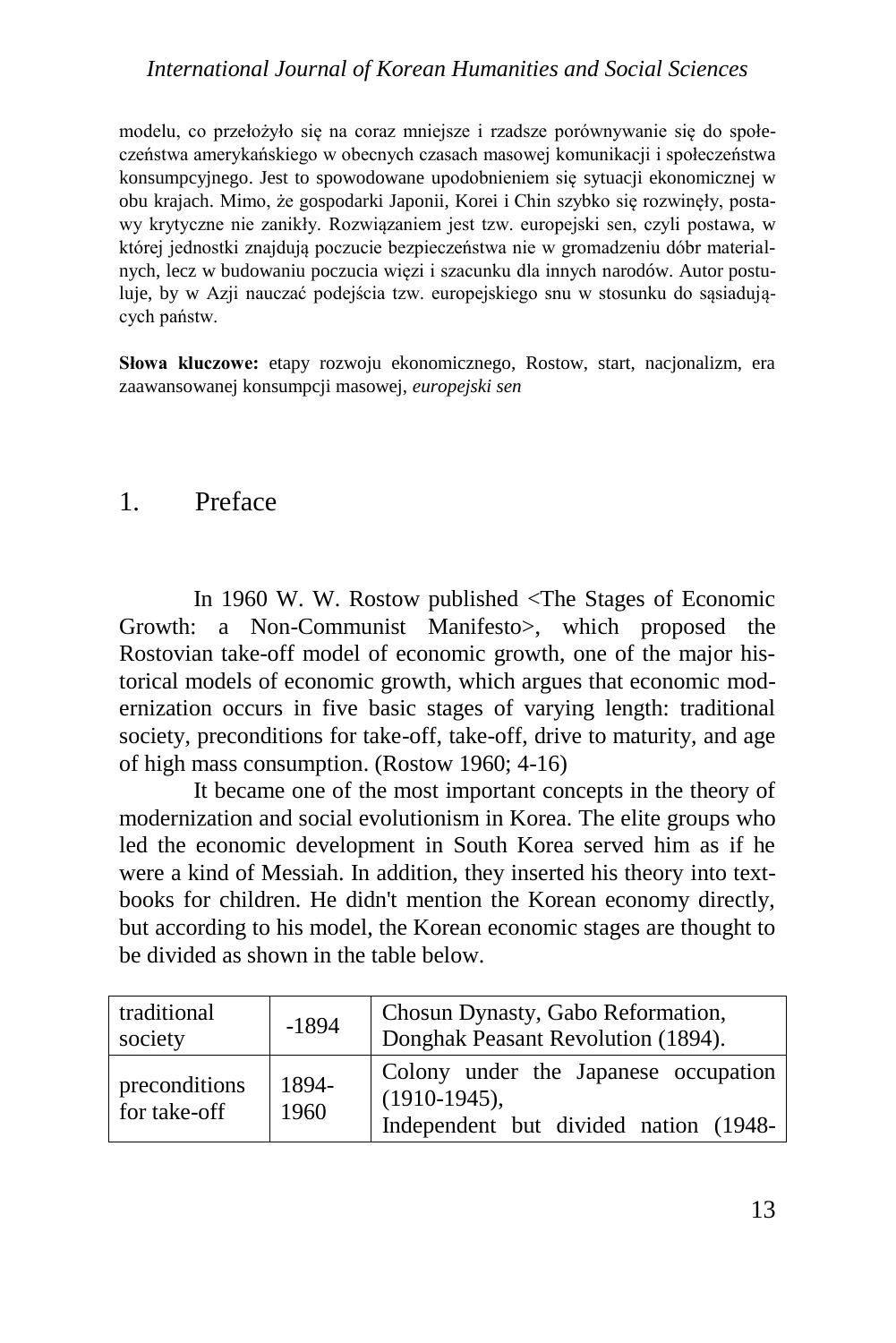|                                               |               | present),<br>Korean War (1950-1953)                                                        |
|-----------------------------------------------|---------------|--------------------------------------------------------------------------------------------|
| take-off                                      | 1961-<br>1988 | economic development program;<br>$1st$ (1961-1965), $2nd$ (1966-1970),<br>3rd (1971-1975). |
| drive<br>to<br>ma-<br>turity                  | 1988-<br>1996 | Labor Movement (1986-1987),<br>Seoul Olympic Games (1988)                                  |
| high<br>of<br>age<br>con-<br>mass<br>sumption | 1996-         | the members of OECD (Organization for<br>Economic Cooperation and Development)             |

There could be some different opinions about this classification of the periods. Some people can argue that Korea never have reached at the age of high mass consumption. It is my own private opinion which is suggested without help of precise economic data and theory. But most people agree that Korea's economy has advanced very rapidly among the developing countries.

It's not strange to emphasize the fact that Korea is not a fixed entity. It has changed continuously according to the change of social circumstances and mutual communication with other countries. Sometimes Koreans has been regarded as more inferior to others because they could not represent themselves (of course, they were too poor and powerless). They had to be represented by others. These insights can be found at the excellent viewpoint of the famous scholar from Palestine. It is Edward Said who said about the racial, religious, cultural and national identities: "Therefore as much as the West itself, the Orient is an idea that has a history and a tradition of thought, imagery, and vocabulary that have given it reality and presence in and for the West. The two geographical entities thus support and to an extent reflect each other." (Edward W. Said 1979; 5). In his insights, the identity of Korea would be given in and for the Western world.

The main topic of this paper is 'Changing Aspects of Korean Literature according to the Stage of Economic Growth'. But the additional topic is Korean's viewpoint on American which had been reflected in Korean novels. It contains on the issues of how we view each other: Korea and the United States. It would be related to the view of Korean writers themselves.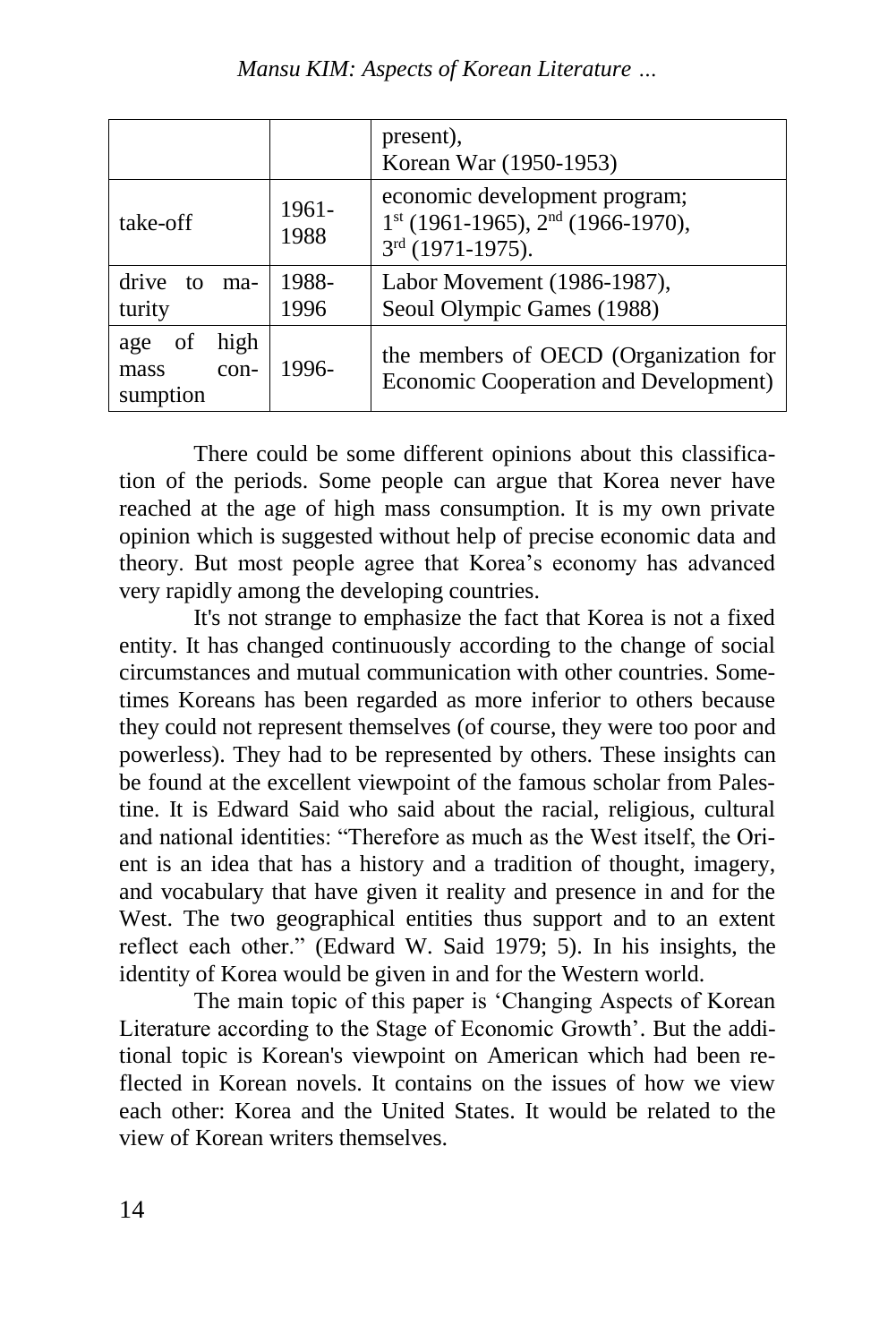### 2. Korean Novels in Rostovian Stages

One hundred and thirty years have passed since Koreans met Americans. During these times, Koreans experienced many tragic accidents but finally overcame them. According to the Rostovian takeoff model (also called "Rostow's Stages of Growth"), Korea has passed through the stage of economic growth similar to other countries. Rostow's model can be applied to the Korean history and Korean's changing viewpoints on American (Mansu Kim 2007: 204-211).

## 2.1. At the stages of preconditions for take-off

Chosun Dynasty (traditional Korean government) chose the diplomatic policy which meant a totally secluded, [isolated,](https://en.wikipedia.org/wiki/Isolationism) and closed country in the midst of 19th century. But It met some serious accidents and had to be forced to open its' territory. In 1882, the United States became the first nation which made modern treaty to Korean government. After that treaty, Korean government had to made many 'unequal treaty' to another strong countries. Russia, Japan, China, the United States and many European countries had fought each other to get the profits from Korea. At that time, China was too weak and United States was too far from Korea. The best policy which could be taken by Korean government is to seek a kind of power balance and to maintain the independent nation. Most Koreans believed that the United States could be the best friend or helper.

If you go straight eastwards from East Sea in Korea, you can reach to the place where the United States located. The country had originally belonged to the United Kingdom a hundred years ago. Washington who did not want accept the European's domination and suppression has built an independent nation. Afterwards the descendant have kept the former king's instructions and managed the nation with good manners. They did not cov-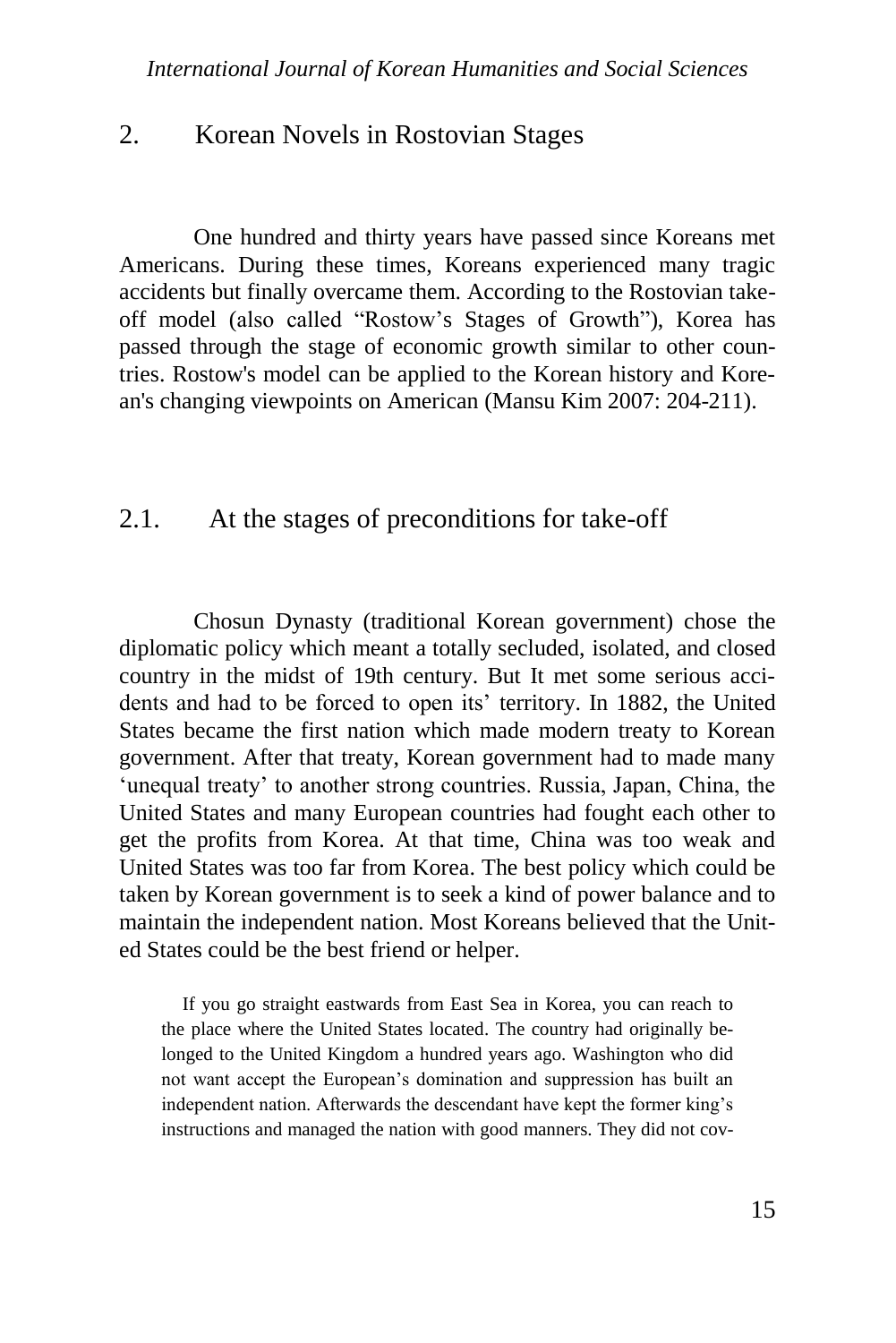#### *Mansu KIM: Aspects of Korean Literature …*

et other nation's lands and peoples. Also they did not want to be engaged in other nation's political matters. (…) The nation was laid between Eastern and Western world. Owing to their strength, they always could help weaker nations and keep the justice which prevent the strong western world from dominating the weaker peoples. (tr. by Jo Il-mun, 2001; 26-  $27)$ <sup>1</sup>

This text was written by a Chinese officer of Qing dynasty in 1880. His view is not correct (For example, he describe American president as a King). Besides, it contains the interest of Qing dynasty that meant some fatal threats from Japan and Russia. At that time, Qing dynasty wanted America to be a helper or coordinator between Japan and Russia. But his view of America had a strong influence in Korean society. In this text, America has been regarded as a model of strong, rich, honest and democratic nation. He wanted America would help Korea and Qing dynasty without any imperialist's covets.

Korean novels at that period reflect the positive images of America according to his view. <Bloody Tears (혈의누)> (1907) written by Lee In-Jik (이인직) is known to be the first New Novel in Korea. Lee described America as the land of opportunity. <Heartlessness (무정)> (1918), written by Lee Gwang-su (이광수) is similar to this novel. Two works in this period took America as the land of paradise. The term of honey moon between Korea and America was long because there couldn't be any direct relations during the period of Japanese Occupation.

 $\overline{\phantom{a}}$  $^{\rm l}$  조선의 동해로부터 곧장 가면 아메리카가 있으니, 곧 합중국이 도읍한 곳이다. 그 나라는 원래 영국에 속해 있었는데, 백 년 전에 워싱턴이란 자가 유럽 사람의 학정을 받기를 원치 않고 발분자립하여 한 나라를 독립시켰다. 이 뒤로부터 선왕의 유훈을 지켜 예의로써 나라를 세우고, 남의 토지를 탐내지 않고, 남의 인민을 탐내지 않고, 굳이 남의 정사를 간여하지 않았다. (…) 그 나라의 강성함은 유럽의 여러 대지와 더불어 동서양 사이에 끼어 있기 때문에 항상 약소한 자를 부조하고 공의를 유지하여, 유럽 사람으로 하여금 그 악을 함부로 행사하지 못하게 하였다. (조일문 역주, 2001; 26-27)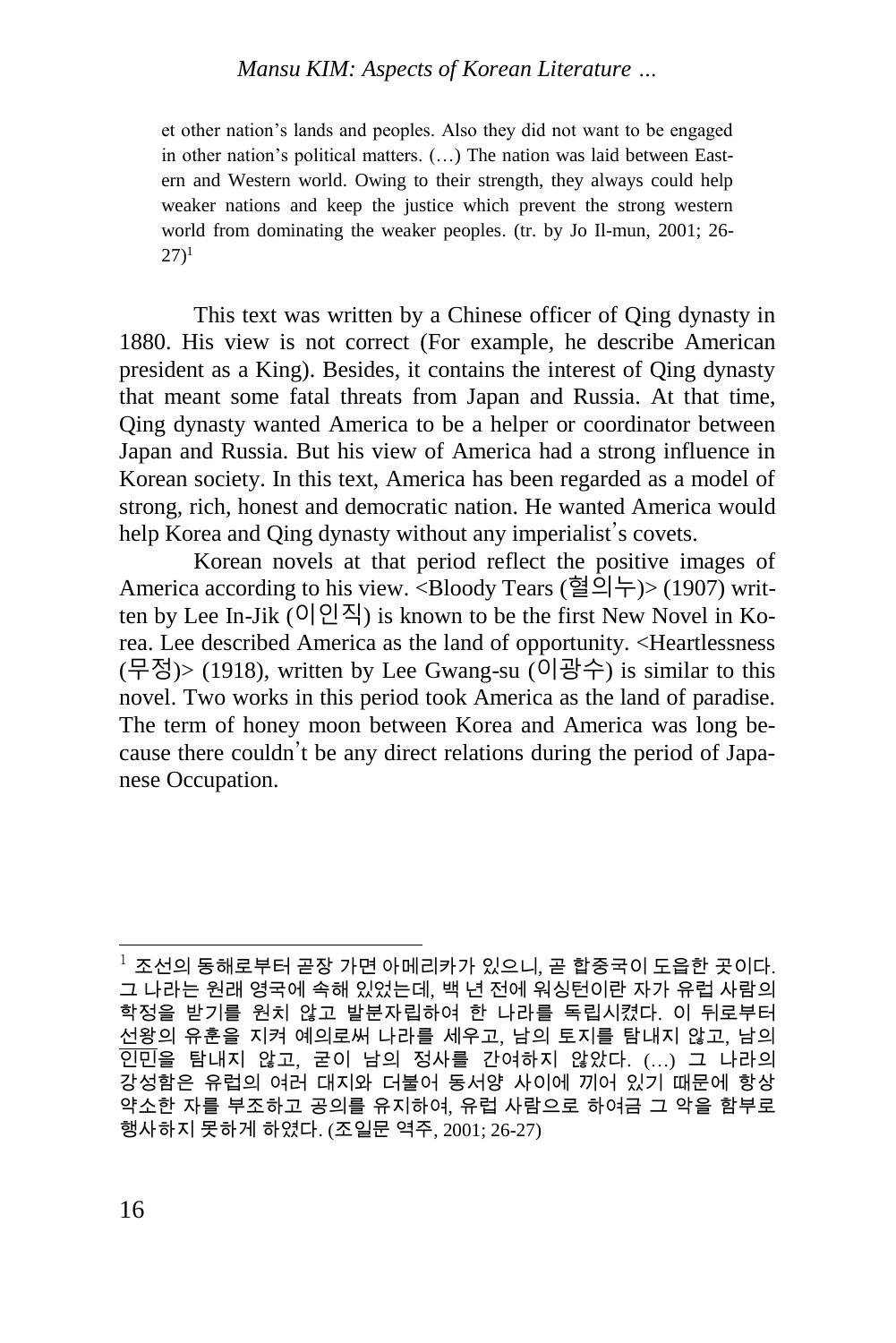## 2.2. At the stages of take-off

After those long times, Korea could get the liberation from the Japanese's Colonial suppression in 1945. Korean writers managed to meet American immediately... The image of the United States remained still as the land of paradise. American was considered still as a kind, genuine and justifiable people.

But some Korean writers began to hate the opportunists who had taken advantage of Americans for their own selfish benefits. Of course, they didn't hate Americans themselves. But partial cracks started to be found between the two countries increasingly. The typical works are found in examples like *Mr. Bang* (미스터 방, 1946) and *Captain Lee* (꺼삐딴 리, 1962). The ugliest opportunist was portrayed in the latter, Jeon Gwang-yong's novel, *Captain Lee*. In this short story, the protagonist, Captain Lee, is a doctor who has continuously obeyed the powerful nations. He obeyed the Japanese officers during the Japanese occupation. However, after the liberation, he changed his attitude and began to obey Russian soldiers who occupied the northern parts of the Korean Peninsula. Then after the Korean War, he changed his attitude again and followed the American officers. He is a typical character of someone taking advantage of the moment and circumstances. One critic described his character as a kind of chameleon.

In 1960s, an economic development plan was executed. Before long, in the 1970s, the Korea's economy--as determined by Rostow--was gradually entering the 'take-off' stage. Political leaders in Korea tried diligently to explain his compliment on economic growth achieved in Korea to the public. Regardless of the fact itself, it was the first time that the Korean people believed their ability and potential power to compete with other nation. They felt some energetic desire to challenge and overcome others.

As time passed by, Korean writers gradually began to have strong nationalistic feelings. Especially after the Korean War (1950- 1953), they began to have negative images of the G. I. Joes (American soldiers) and the vulgar. American mass culture. Sometimes they shouted the slogan "Yankee, Go Home" in novels like *Shorty Kim* (쇼 리 킴), *Dung Land* (분지), *A Scream of Yellow Dog* (황구의 비명),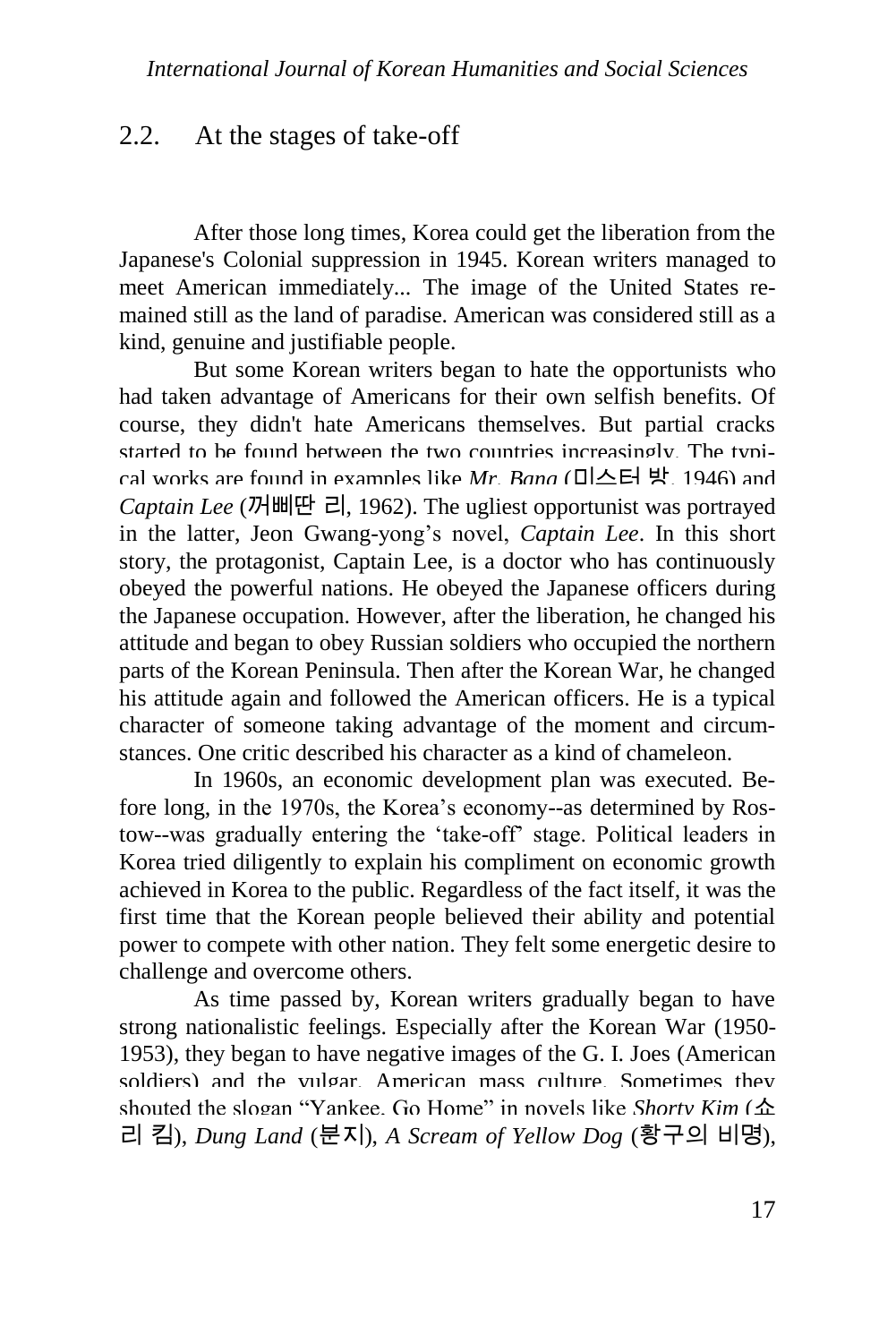and *Shadows of Weapons* (무기의 그늘). Pak Wan-seo (박완서) and Hwang Seok-yeong (황석영) were the representative novelists in this time.

In 1978, Pak Wan-seo contrasted two characters in her novel *The One who met at Airport* (공항에서 만난 사람, 1978); a strong Korean woman and a weak American man.

Do you think I am doing like this for myself? Never. I am doing it for an American guy. Do you, a chap, think all thirty million Korean peoples manage to live with American's support? But sometimes there is the case that American can live with Korean's support. I am a Korean who supports an American poor guy. He is my husband and an American. I heard that she always shouted like this way. (Park Wan-seo 1995; 280). <sup>2</sup>

In this short story, 'Narrative I' recovered her national pride by supporting her American husband of no ability. Through the Korean modern history, America has been a strong and consistent helper of Korea. But in this story, Korean wife began to be a supporter of American husband. Even though it is a rare and special case, it is a miraculous reversal between the two nations anyway.

At this stage, Koreans managed to recover their national pride and identity. Koreans could have their vision and belief on their historical heritage and potential capacity. It is a kind of strong nationalism. Sometimes it contains the hatred or enmity against powerful countries such as America, Japan and China.

-

 $^2$  내가 나 먹자고 이 짓 하는 줄 아느냐. 미국놈 먹여 살릴려고 이 짓 한다. 네놈들은 우리 삼천만이 다 네놈들 덕 본 걸로 알지만 한국 사람 덕으로 굶어 죽지 않고 사는 미국놈도 있단 말이야. 내가 바로 미국놈 먹여살리는 한국인이고 내 남편은 그 미국놈이다. 이렇게 호령을 하면서 뻐긴다는 거예요 (박완서 1995; 280).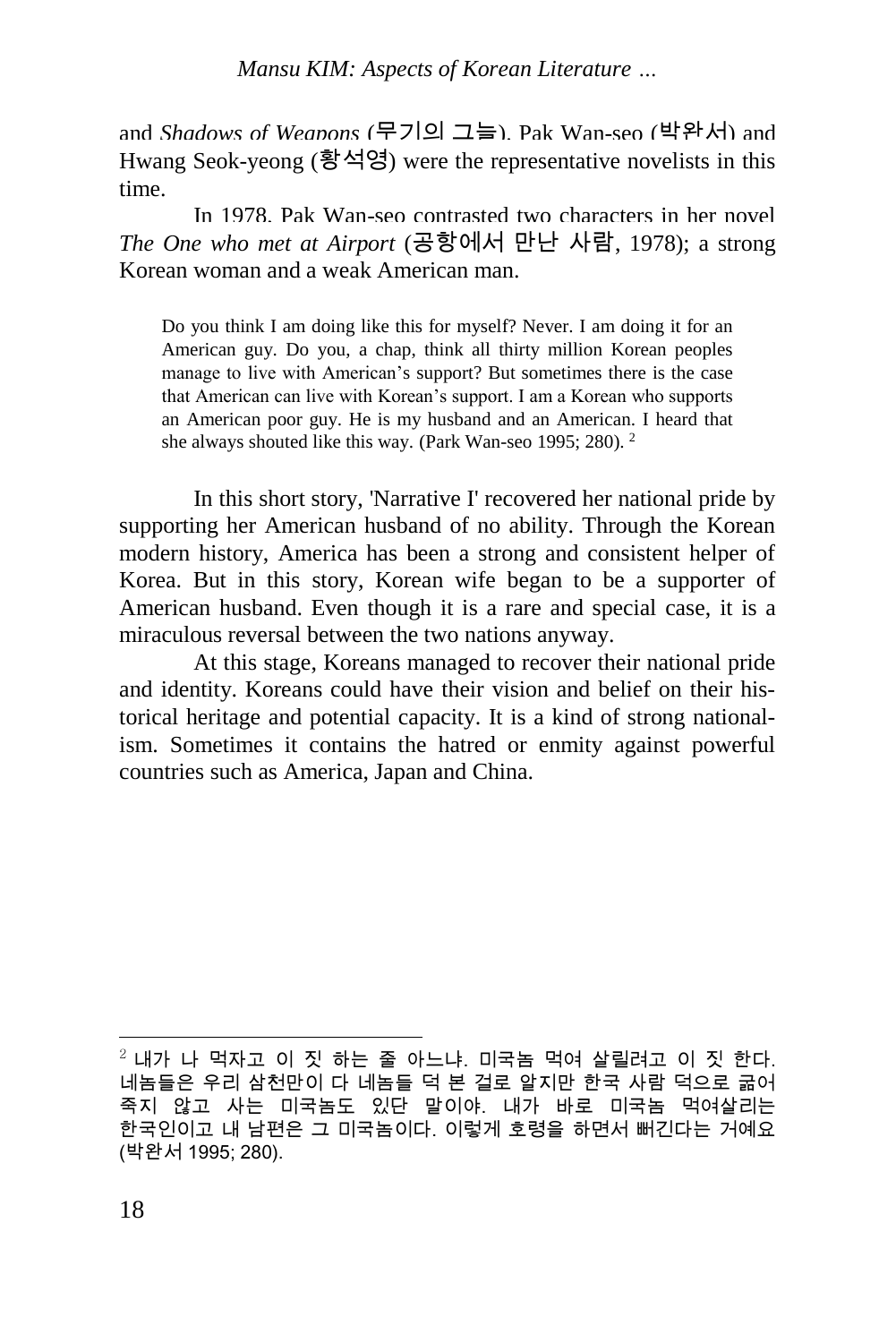## 2.3. At the age of high mass consumption

Some novelists began to consider the United States as twofaced; rich in material civilization, but cruel and uncertain in mental civilization. Thus, it happened that America and its people began to have double images in Korean Novels. *Deen and Blue Night* (깊고 푸 른 밤, first written in 1982) is the representative work of this time. A Korean visitor's thoughts on America are expressed in the following sentences from the novel.

On highway, everything was rolling at breakneck speed. Sometimes we fall in the mistaken senses that the rolling objects are not a vehicle but a road itself. (……) The road seems to be a gigantic conveyer belt. The vehicle on that road seems to be the goods which have been assembled quickly. For Jun-ho who drives a car and for him who sees the map and tries to find circumstances, the only way to overcome the horrible mechanism is to keep their pace during the killing-like war. (Choi In-ho 1994;  $375)^3$ 

The writer of this novel visited the United States to meet his friend. They traveled together and saw the high way in America. They felt that to ride a vehicle on the American high way was similar to be laid out on the conveyer belt system in the factory. They felt themselves as if they were a vehicle or machine. It is very important to know the fact that they already forgot the nationalistic thoughts and feelings of Korean themselves. Instead of them, they begin to be baffled with the feeling of awe in American capitalism.

Finally, two Koreans on this novel begin to enter the stages of high mass consumption. They are no more interested in the kind of nationalism which was a strong energy in their take-off stage. They

1

 $3$  고속도로에서는 모든 것이 맹렬한 속도로 굴러가고 있었다. 차가 굴러가고 있는 것이 아니라 도로 자체가 무서운 속도로 움직이고 있는 착각에 빠져들게 된다. (…) 도로는 거대한 이동벨트이며 그 위를 굴러가는 차들은 빠르게 조립되는 상품들처럼 보인다. 운전을 하는 준호나 쉴 새 없이 방향을 잡고 주위를 환기시키는 그나 무시무시한 메커니즘에 이기는 길은 살인과도 같은 전쟁에서 쓰러지지 않는 길이었다. (최인호 1994; 375)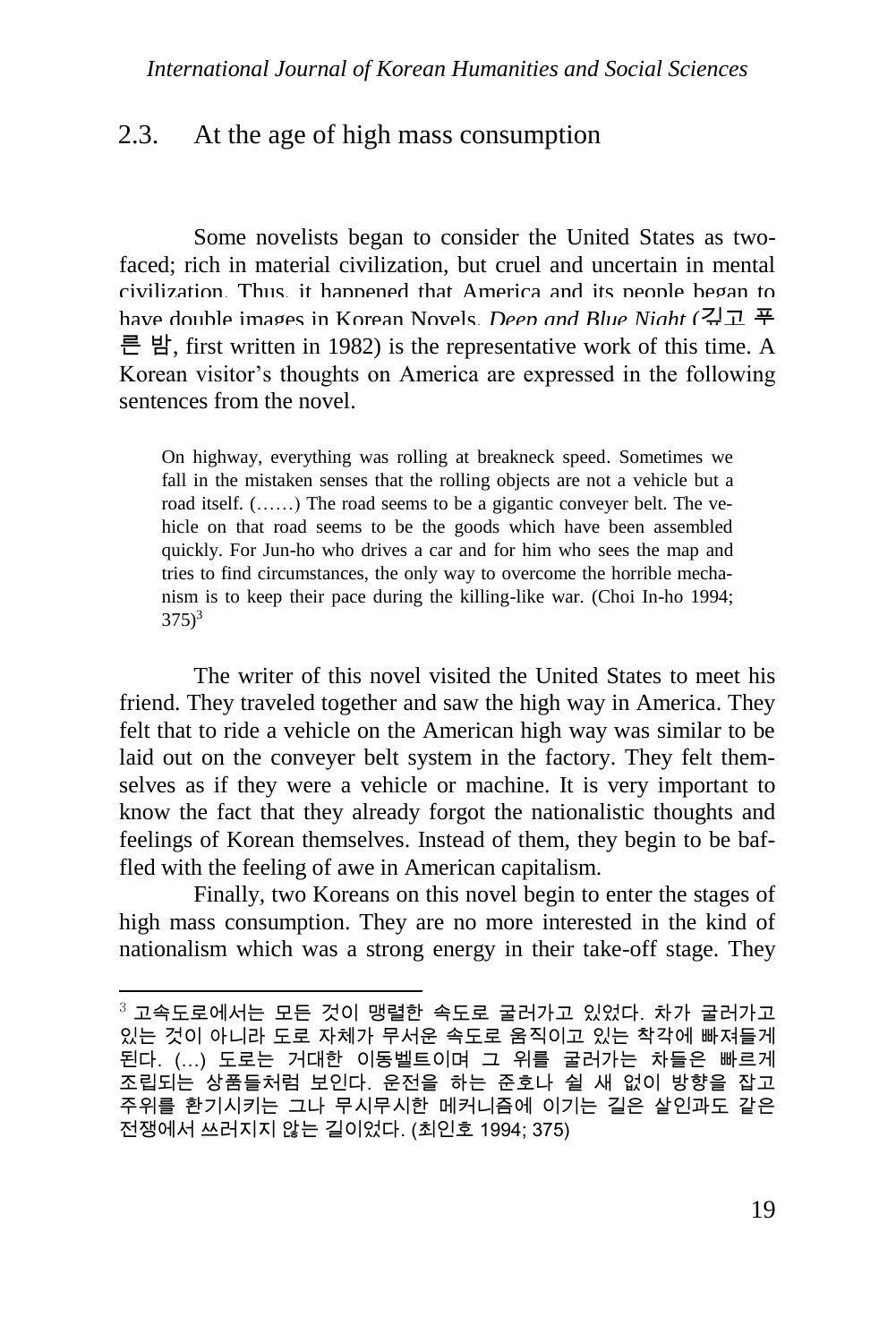already became cosmopolitans. They are not Koreans any more. They belong to the horrible mechanism which make human a commodity on the gigantic conveyer belt system. When they entered the age of high mass consumption, they thought themselves not as nationalistic patriots but as the victim of World Capitalism.

The novel <Shadows of Weapons (무기의 그늘)> (1988) written by Hwang Seok-yeong (황석영) focused on Vietnamese War especially in terms of capitalism. It dealt with Vietnamese, Korean and American. They all gathered at the battlefield to get the money. A Korean said to an American about the essence of that war like these.

I'd rather like to say that I am same to the Vietnamese. The conditions of life we've been through over the past century are same to those of all Asians. White people are fighting quarry bloody claws and teeth to bite each other like beasts at every continents. (……) Ye soldiers were forced to come here at the dirty back alley, at the dark bar, at the cheap super market, at the garage oily in the bottom of the car. Why? Noble young gentlemen would not come here. You guys, ask to your entrepreneurs and your politicians who have served as a salesman of the rich. It is for them that you were dying at the battlefield of Vietnam like dog.

I know them well. (……) The capitalist are trying not to retreat their realms according to their commercial principle (Hwang Seok-yeong 1988; book 2, 117-118). 4

The protagonist said that war resulted from the interest of the capitalists. They regarded this battlefield as a beneficial and profitable market. They came here to get much money. But poor Americans came here to get small money. He said to himself "Dollar! It is the leader of the colonial imperialism. It is the certificate of being an

-

<sup>4</sup> (…) 나는 오히려 내가 베트남인과 같다고 말해버린다. 우리가 겪은 삶의 조건은 지난 한 세기 동안 아시아 사람이면 누구나 당해온 조건이다. 백인들은 사냥감을 다투는 짐승들처럼 여러 대륙에서 피 묻은 발톱과 이빨로 서로를 물어뜯었다. (…) 너희 병사들은 허접쓰레기 같은 더러운 빈민가의 뒷골목에서, 어두운 바에서, 할인표를 오려 갖고 달려가던 수퍼마킷에서, 기름투성이의 차 밑바닥에서 이리로 끌려왔다. 왜냐구? 도련님은 여기에 안 오니까. 너희들 기업가들과 그들의 세일즈맨인 정치하는 자들에게 물어보렴. 너희가 베트남의 수렁에 빠져 개처럼 죽어가는 것은 그들을 위해서야.

그런 것쯤 나두 안다. (…) 자본가들은 그들의 기업 방침에 따라서 이 발판에서 물러나지 않으려고 안간힘을 하고 있지 (황석영 1988; 하권, 117-118).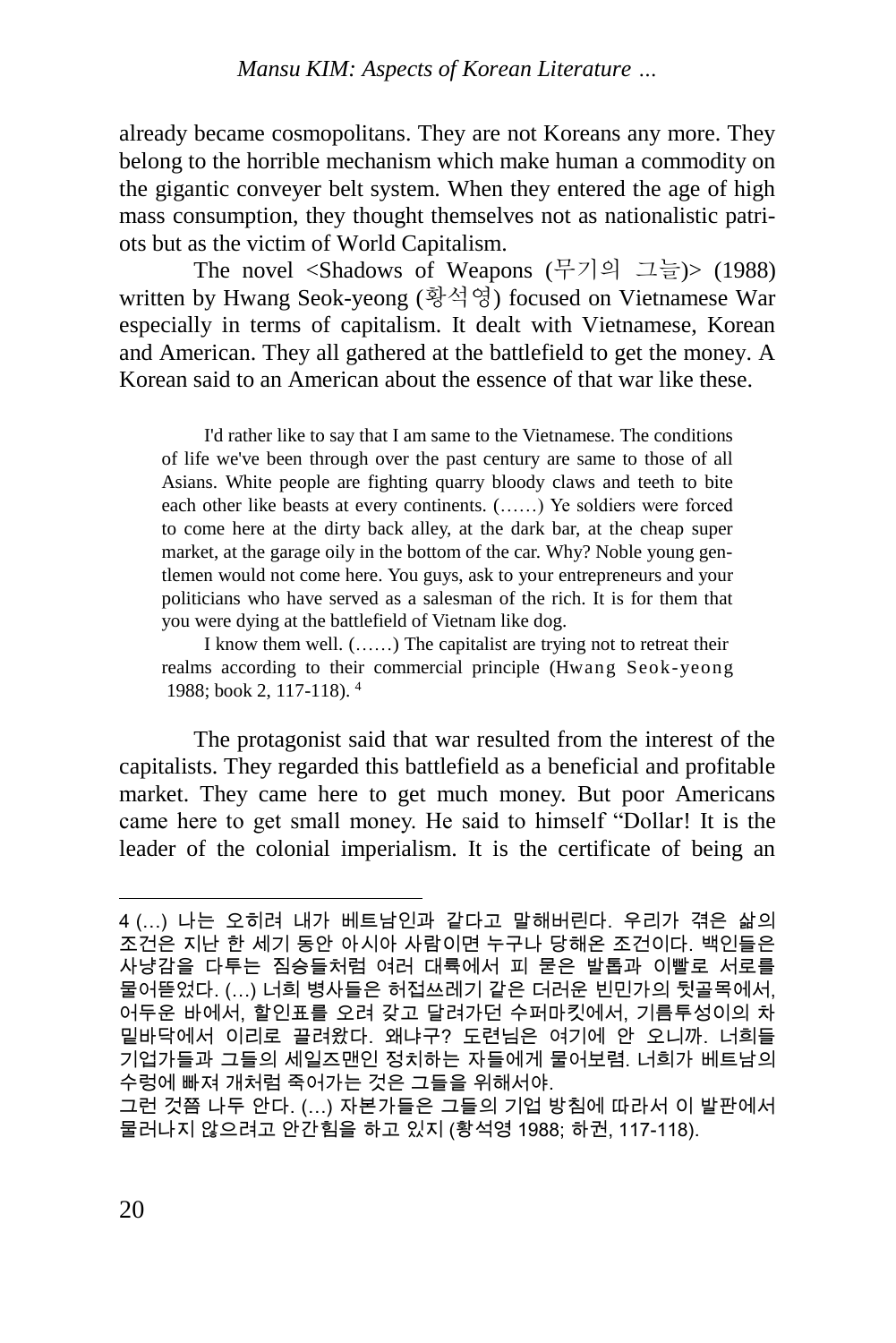#### *International Journal of Korean Humanities and Social Sciences*

American." In his novel, Korean did not hate all American. He hated not poor American but rich capitalists and politicians as their partner. Poor peoples are all friend regardless of their nationality. The only terrible target is the capitalist and their system of capitalism. At least, it was not related with nationalistic feelings.

## 2.4. Double Functions of Nationalism

The cities of modernism have double images; one is the land of paradise and the other is that of the hell (Alan Bullock 1991; 58-70). We have experienced the both sides of the modern cities. In the similar reasons, nationalism has double influences; one is love for their own country and the other is hatred against other nations.

In the take-off period, nationalism rendered strong energies to their people. The energies can be used for the achievement of incessant economic growth. Rostow has told about nationalism as following: "nationalism - reacting against intrusion from more advanced nations- has been a most important and powerful motive force in the transition from traditional to modern societies, at least as important as the profit motive" (W. W. Rostow 1960; 26). "But the maturity after take-off period is dangerous time as well as which offer new, promising choices. War arises from the existence and acceptance of the concept of national sovereign nations, as they pursued what they conceived to be their interests in the highly competitive, but also highly oligopolistic circumstances in which they have found themselves" (W. W. Rostow 1960; 108).

According to Rostow's comments, it would be a tragedy that there is no friendship among the competitive and chauvinistic nations even though they achieved lots of economic growth. The aggression such as war, colonialism and nationalistic struggles would be a great obstacle to enter the stage of high mass consumption. In his viewpoints, most communist nations could not enter the stage of high mass consumption because they didn't respect the democratic value. As far as they hold on the nationalistic and socialistic value, they could not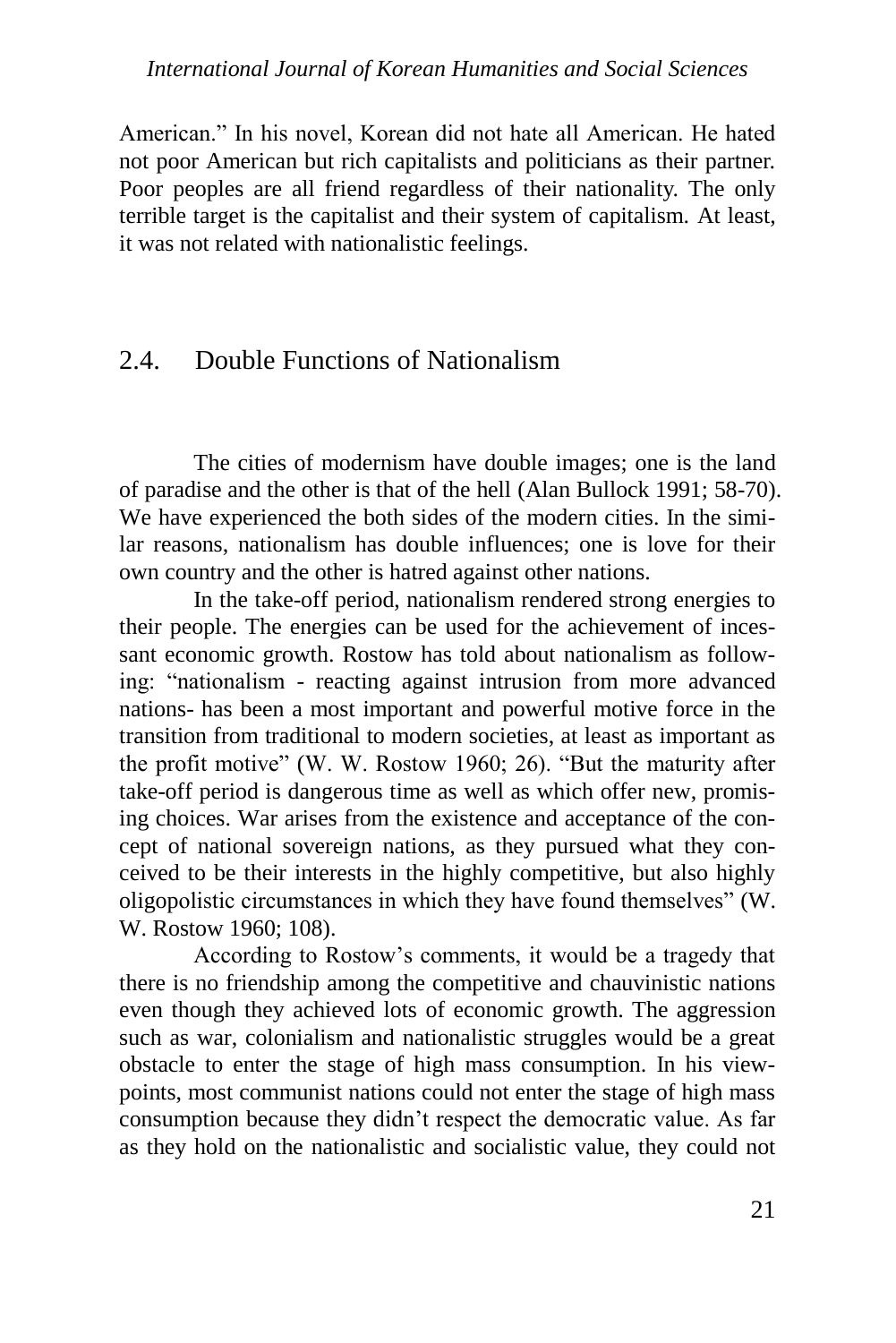enter the stage of high mass consumption (this is the meaning of the subtitle of his book, 'a Non-Communist Manifesto'.

Fortunately, I think Korea manages to enter the stage of high mass consumption since 21st century. Recently many Korean writers begin to focus on the shadows of World Capitalism. At least they can pursue the new value beyond narrow nationalism. But the government, mass media and common people still insist on holding the narrow nationalism. I think the struggles between the neighboring nations come from such discrepancy.

# 3. Conclusion: Beyond Nationalism, Toward Asian Dream

Jeremy Rifkin describes the emergence and evolution of the European Union over the past five decades. He argues that the European Union, which he describes as the first truly postmodern governing body, is already an economic superpower and has the potential to become a full world superpower. According to him, the "European Dream" is one in which individuals find security not through individual accumulation of wealth, but through connectivity and respect for human rights. He argues that this model is better-suited to 21stcentury challenges than the "American Dream". He explains Europe's opposition to the death penalty in a historical context; after losing so many lives to wars in the early and mid-20th century, Europe is opposed to state-sponsored killing as a matter of principle. He also discusses the European commitment to "deep play" a notion which is absent in the United States (Jeremy Rifkin 2004; 11-36).

In South Korea this book made a huge sensation and enjoyed unexpected popularity, because Roh Moo-hyun, the former (2003~2008) Korean president, read the book, then inspired by the author's idea and briefly planned his version in Asia. I think Korea, China and Japan could be grouped together like European Union. As E.U. have dreamed 'European Dream', three nations in Far East Asia could dream 'Asian Dream'. The first step to Asian Dream is to aban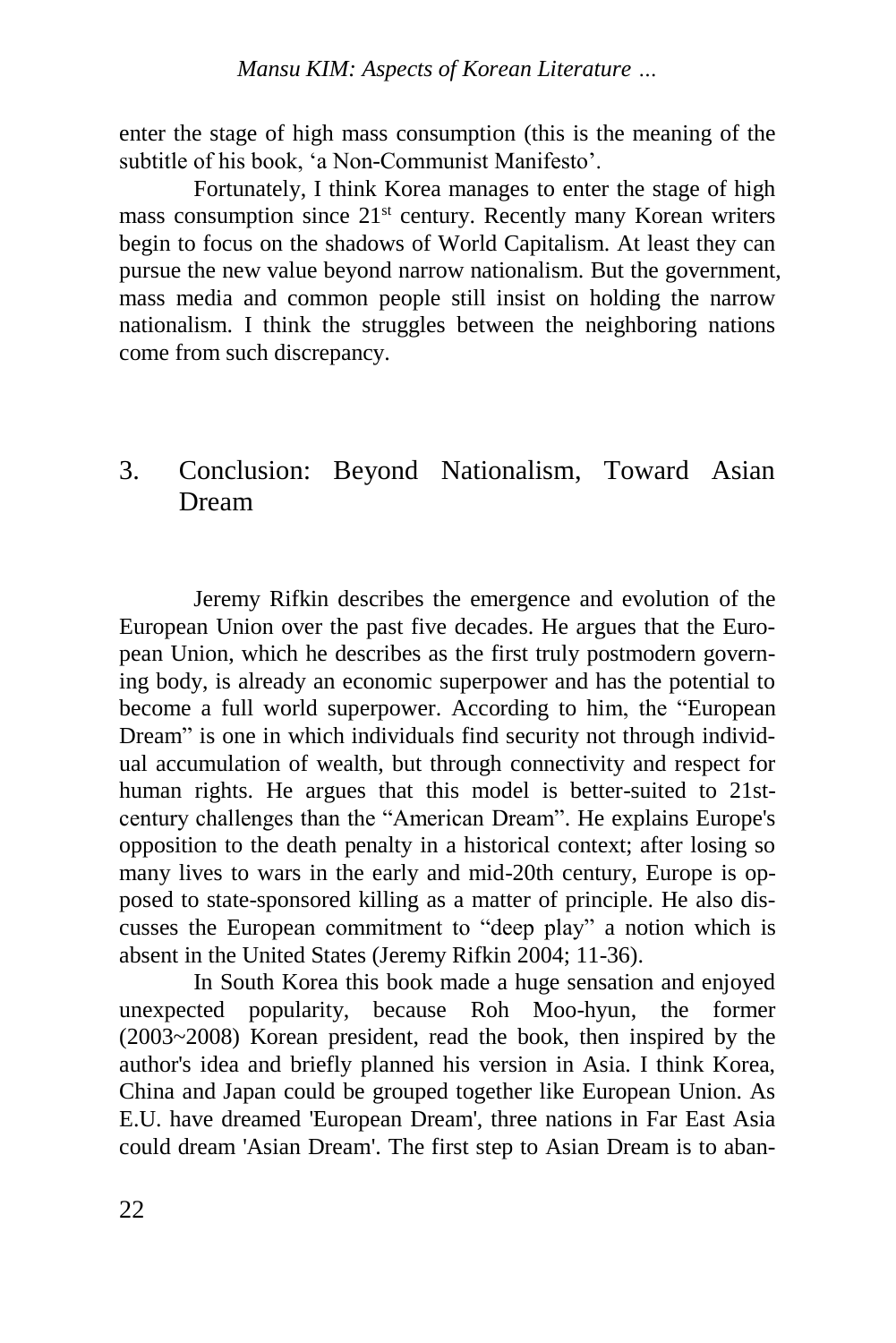don their own nationalism because it means a kind of enmity or rivalry to other countries and cultures.

Let's come back to our topic. At first, Korean writers looked on the advances nations as a helper. But in the take-off stage, they looked on the advances nations as an enemy or a rival to overcome. Anti-American Literature (반미문학) became the mainstream of Korean literature in 1980's. But it gradually disappeared when Korean economy entered the post take-off stage (drive to maturity, and age of high mass consumption).

Through the history of Korean modern literature, the meaning and function of nationalism have been changed continuously. Nationalism in the take-off stage was a strong energy to build our pride and national identities. But after that stage, it worked as an obstacle to enter more matured society. As Korean economy advanced to the stage of the developed nations, Korean writers began to widen their views from narrow nationalism to cosmopolitan critic. Now Korean writers are interested in the aspects of postmodern society. Sometimes they enjoy the benefit of high mass consumption. Sometimes they criticize the threat of American style capitalism, Neo liberalism. Anyway, they are far from the neurosis of nationalism. Maybe most contemporary Korean writers dream of a cosmopolitan, Asian/East-Asian community. They dream of overcoming the narrow, aggressive and chauvinistic ideology of nationalism. Choi In-hun's *Topic* (화두, 1994) would be a model for the investigation of such global societies.

## 4. Reference

- Bullock, Alan. "The Double Image". Malcolm Bradbury & James Mcfarlane ed.. 1991. *Modernism: A Guide To European Literature 1890-1930*. New York; Penguin Books.
- Cho, Il-mun (tr.). 2001. 조선책략. 건국대학교출판부. (first written by Whang Zun-xien. 1880).
- Choi, In-ho. 1994. 깊고 푸른 밤. 한국소설문학대계. 동아출판사. (first written by Choi, In-ho, 1982).